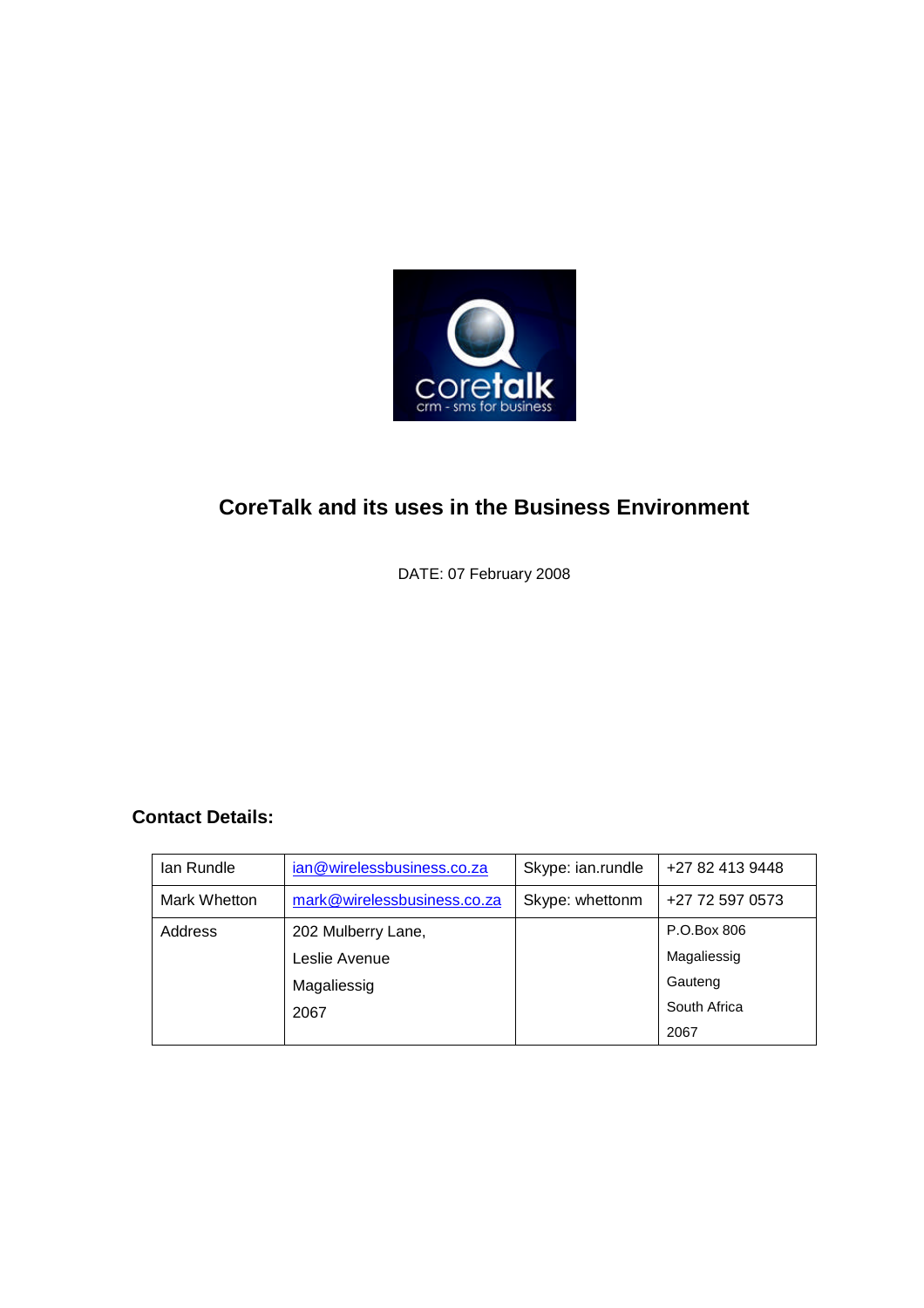# **Table of Contents**

| $\mathbf{1}$ . |        |  |
|----------------|--------|--|
| 1.1.           |        |  |
| 2.             |        |  |
| 2.1.           |        |  |
|                | 2.1.1. |  |
| 3.             |        |  |
| 3.1.           |        |  |
| $\mathbf{4}$   |        |  |
| 4.1.           |        |  |
| 5.             |        |  |
| 5.1.           |        |  |
| 6.             |        |  |
| 6.1.           |        |  |
|                | 6.1.1. |  |
|                |        |  |
|                | 6.2.1. |  |
| 7.             |        |  |
| 7.1.           |        |  |
|                | 7.1.1  |  |
| 7.2.           |        |  |
|                | 7.2.1. |  |
| 8.             |        |  |
| 8.1.           |        |  |
|                | 8.1.1  |  |
| 9.             |        |  |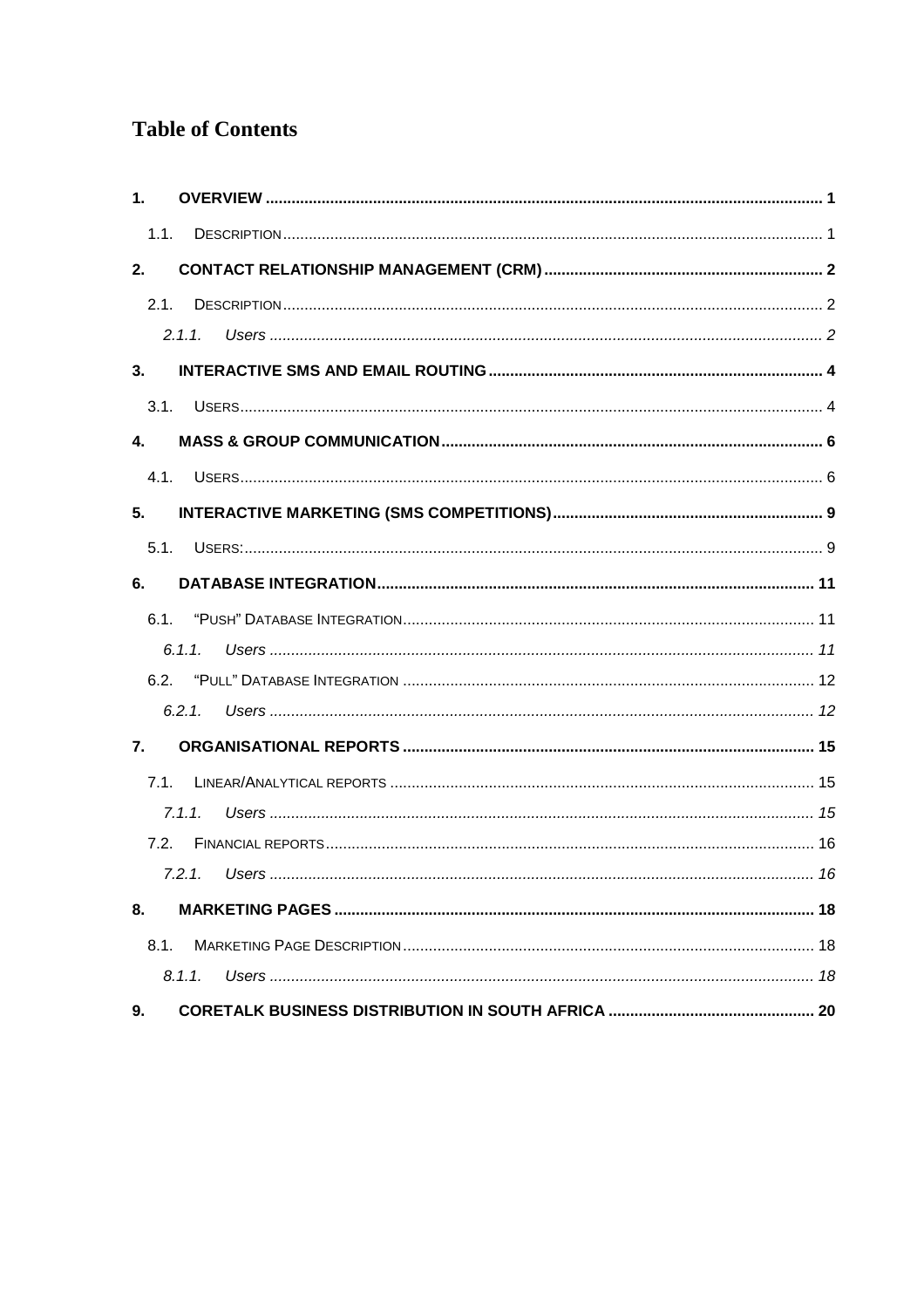

## <span id="page-2-0"></span>**1. Overview**

### <span id="page-2-1"></span>**1.1. Description**

CoreTalk is a Communication Control Centre for the small/medium business and the common man. It has elements of Call Centre and Customer Relationship Management which allows a business to understand and communicate better with their customer – when any communication takes place one is able to search for the relevant contact and has at their disposal the complete communication history with that client. Whilst dealing with the contact they have the ability to complete business cycle through scheduling appointments, making notes/task and immediately assigning to relevant person, communicating with others (Project members, suppliers, customers etc.) via SMS or eMail, receive incoming responses to queries etc.

CoreTalk enables access to internet via GPRS/Edge/3G/HSDPA, but it is not required to implement an effective communication platform. SMS is an exceptionally strong business information carrier.

CoreTalks biggest contribution to business is that it fully brings into the business cycle the prodigious power of the cell phone. It enables the cell phone as far more than a device for verbal communication, and it does this without the need for sophisticated GPRS/Edge/3G technologies. It will work wherever SMS is present which is virtually everywhere.

In the following chapters some examples of CoreTalk's utility is provided as well as examples of where it is being used.

Go to [www.gobackbone.com](http://www.gobackbone.com/) for more information on CoreTalk. On the downloads page you can download customer reviews and opinions from sectors of the business population. These were based on the old CoreTalk.

If you would like to view the CoreTalk South Africa site this can be reached via [www.coretalk.co.za](http://www.coretalk.co.za/)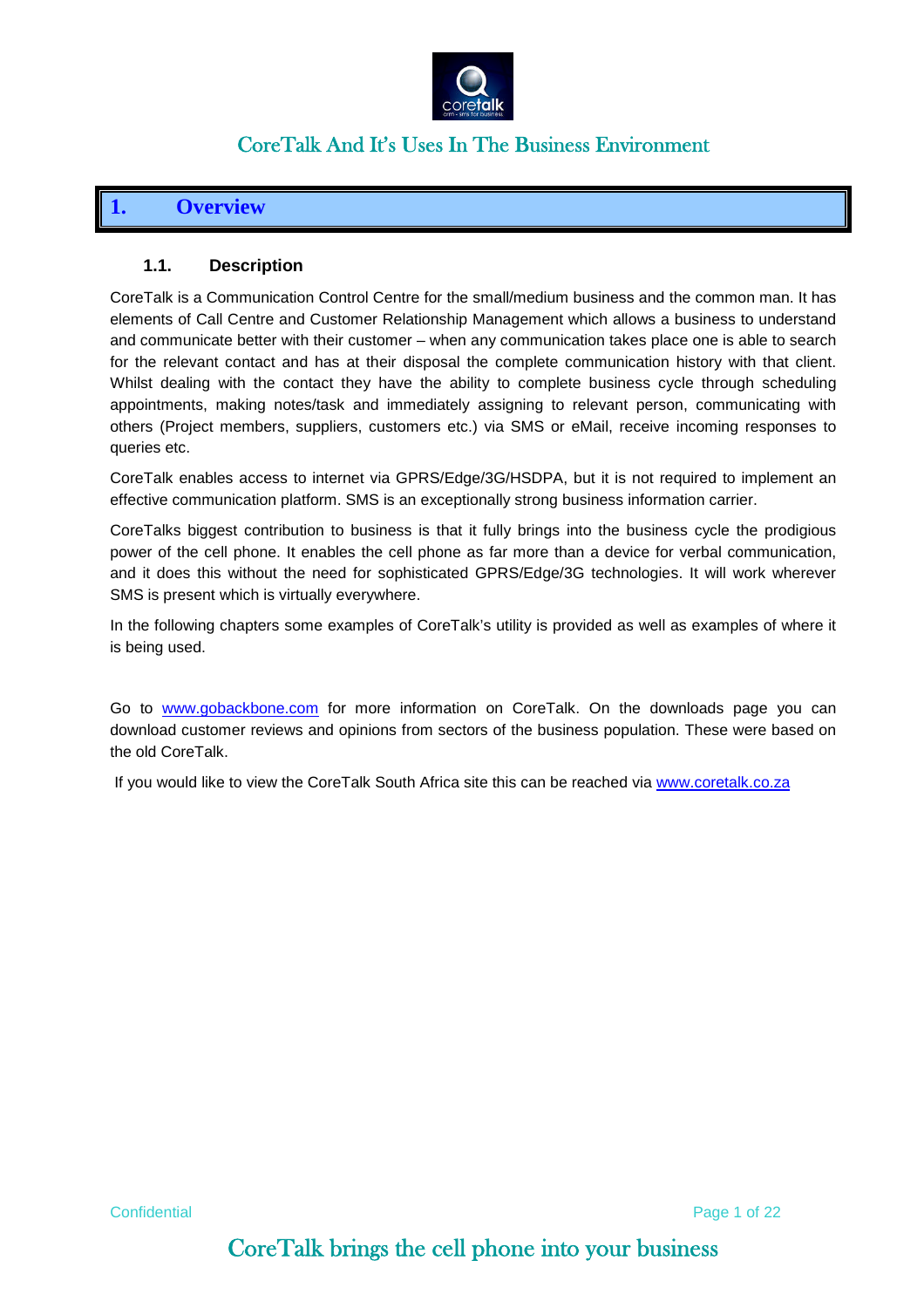

## <span id="page-3-0"></span>**2. Contact Relationship Management (CRM)**

### <span id="page-3-1"></span>**2.1. Description**

The CRM Help desk is the crux of the CoreTalk communication centre. It was initially devised for our Electronic Voucher Distribution system which required that we manage a large mobile sales force effectively and efficiently. Today, it performs the call centre function for many businesses, some large such as Old Mutual Insurance Company and Standard Bank but mostly smaller businesses ranging from agriculture, through financial, motor industry, security and a multitude of others. In Bangladesh the Help desk manages a sale team of 6500 people for the Aktel (TM Malaysia, Bangladesh) network. All of his communication taking place via SMS. The cost and time savings gained via his application is immense.

The Help desk is initially the main reason that people choose CoreTalk.

### **2.1.1. Users**

### <span id="page-3-2"></span>o *All Businesses*

- The CoreTalk Help desk is widely used by all businesses.
	- Restaurants' and Bars use it receive and confirm table bookings
	- Help desk centres use it to receive and reply to enquiries
	- Schools use it receive requests from parents, and to advise parents of functions, meetings, school activities
	- Farmers use it to enquire from research centres on the correct processes fro animal/plant/horticulture
- o *Police*
	- The South African Police have been trialling CoreTalk as a communications tool for the reporting of crime and misdeeds. This exercise has been very effective as SMS reporting allows a degree of anonymity. Although a cell phone number is available it has no attached name.
	- The process of SMS reporting via CoreTalk also places a responsibility on the police to react as each message is date and time stamped. Incoming messages and associated responses are clearly displayed.
- o *NGO's and Churches*
	- NGO's and Churches use CoreTalk to communicate with their workers, congregations and other parties.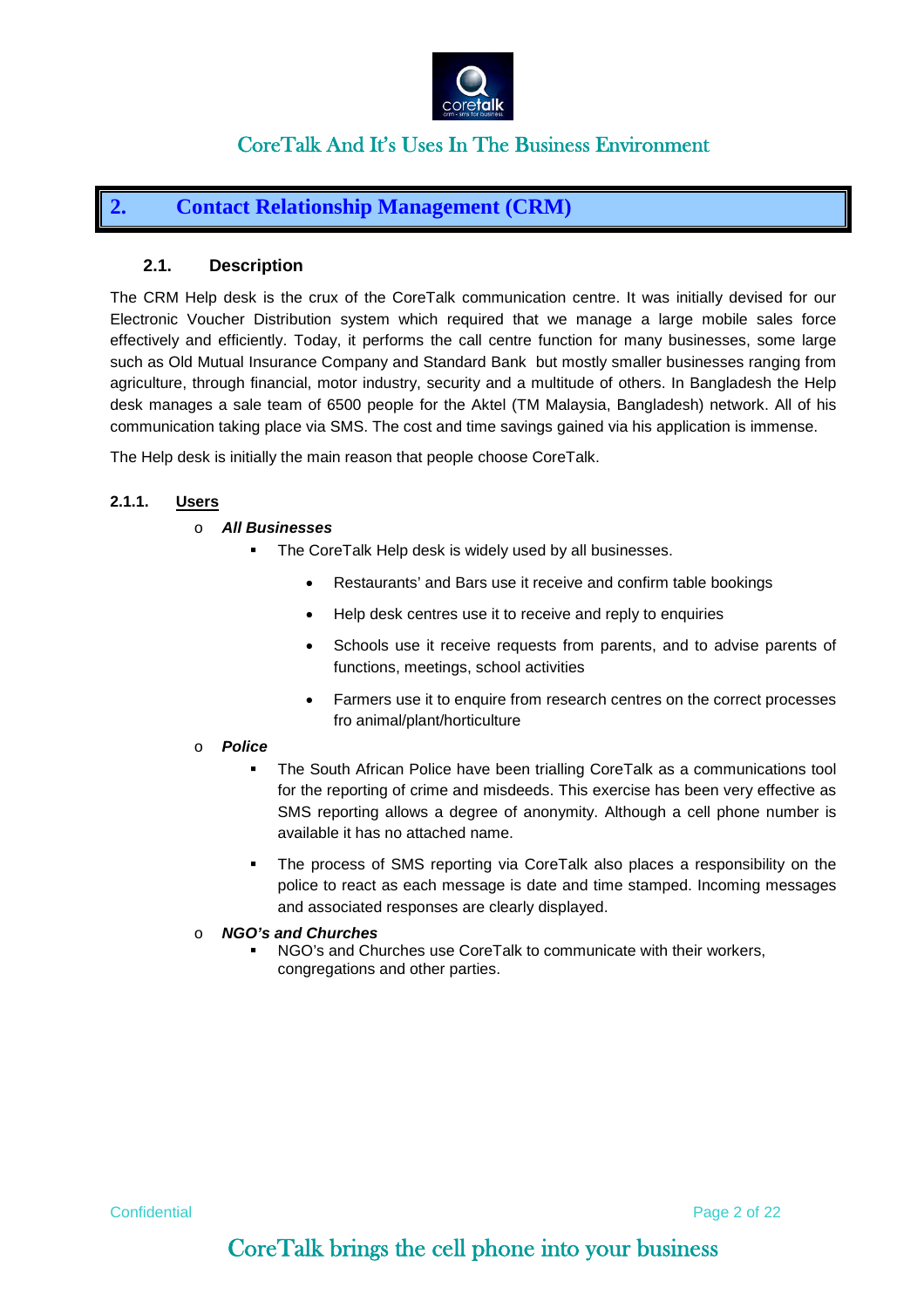



Confidential Page 3 of 22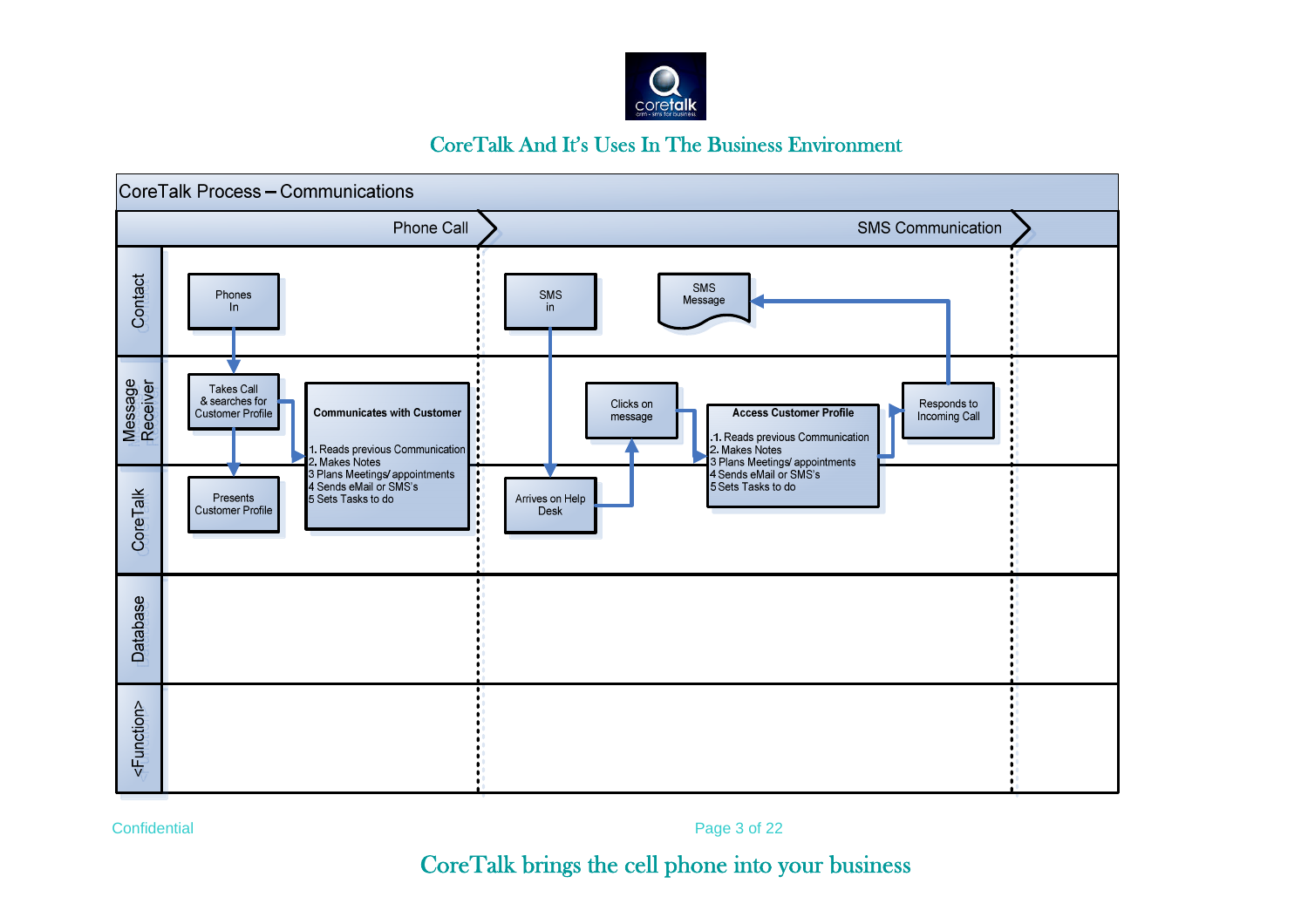

## <span id="page-5-0"></span>**3. Interactive SMS and eMail Routing**

CoreTalk supports the following functionally with regards to email ad SMS. It can be configured for:

eMail to SMS

This facility enables a CoreTalk user to filter certain incoming emails at the receiving pop server and send the contents of that email to a cell phone as an SMS message.

This is extremely useful for the "on the road businessperson" who may be expecting important communications via email and would like these transmitted to their cell phones wherever they are.

SMS to eMail

This facility enables a businessman to reply or initiate and email from there cell phone utilizing SMS messaging as the communication carrier. A SMS message – prefixed by an email address – is sent to the CoreTalk system. CoreTalk will decipher the SMS and insert in an outgoing email for distribution via the eMail SMTP server.

SMS to SMS

This facility allows for incoming SMS messages to be redirected to another SMS receiving device (Cell phone or CoreTalk) dependent on a filter setting. The prime reasons for doing this are:

- o To retain and audit trail of communications, or
- o To ensure that an important incoming SMS is distributed to one or a group of people
- o To provide a single receiving point for SMS messages and then ensure that they are relayed to designated persons

### <span id="page-5-1"></span>**3.1. Users**

This functionality is extensively used in our client base, in particular by non desk-bound personnel. It is used to maintain important communication channels that need quick responses. Essentially this ability provides Blackberry type functionality to the ordinary cell phone / mobile user.

- Mine Managers/Engineers/Surveyors to have project quotes forwarded to them when in field which is where they spend a considerable amount of their time.
- Travelling Sales People are often out of range or GPRS/Edge/3G/HSDPA coverage but SMS is available. To have emails from important customers forwarded to them AND have the ability to respond back is invaluable.
- Doctors to receive lab results for tests done when in doing their rounds.
- Engineers to receive email communication when out at site. They are able to respond to it immediately via sending an SMS back into the system.
- Teachers receiving communication from parents whilst in the teaching environment.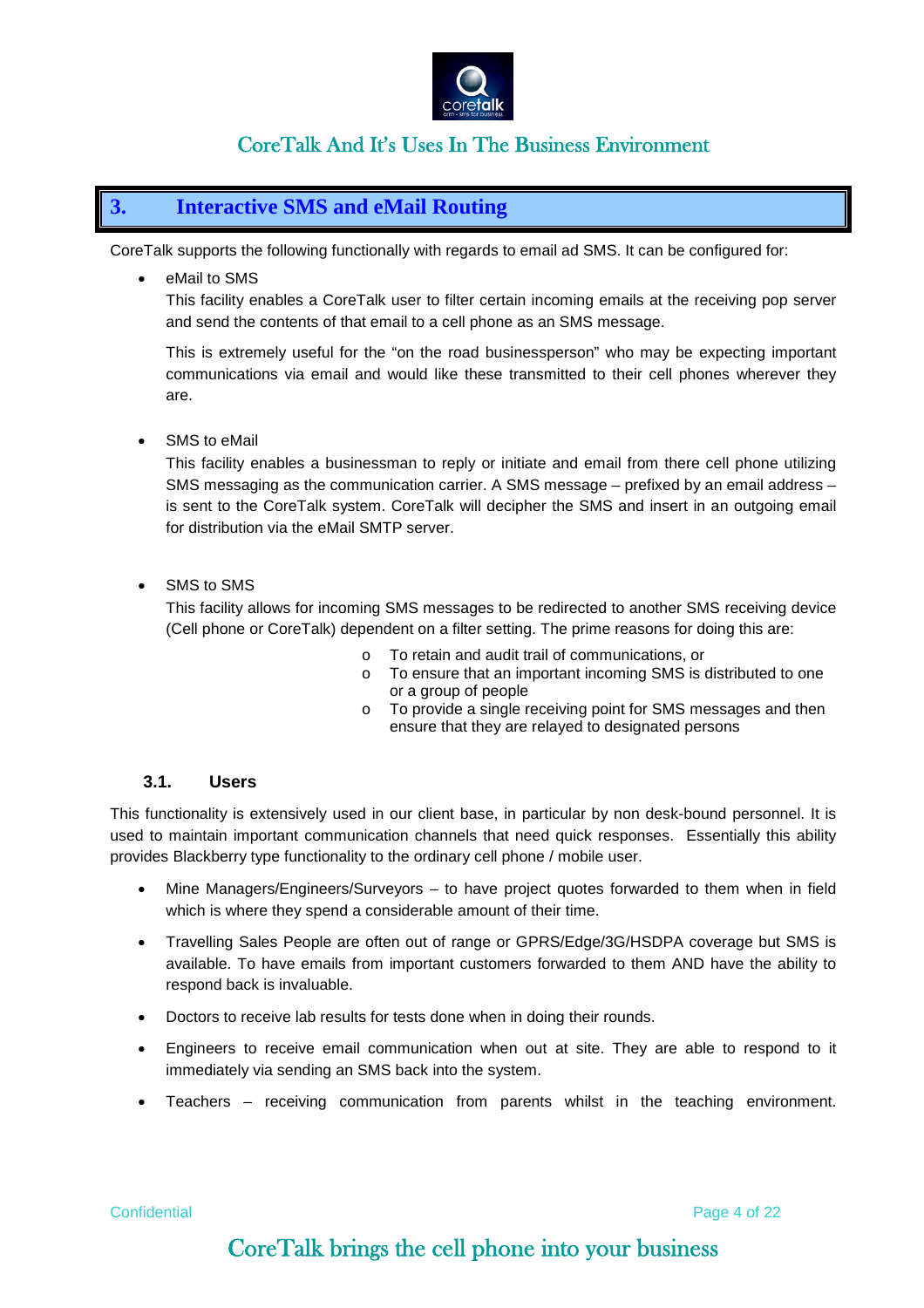



Confidential Page 5 of 22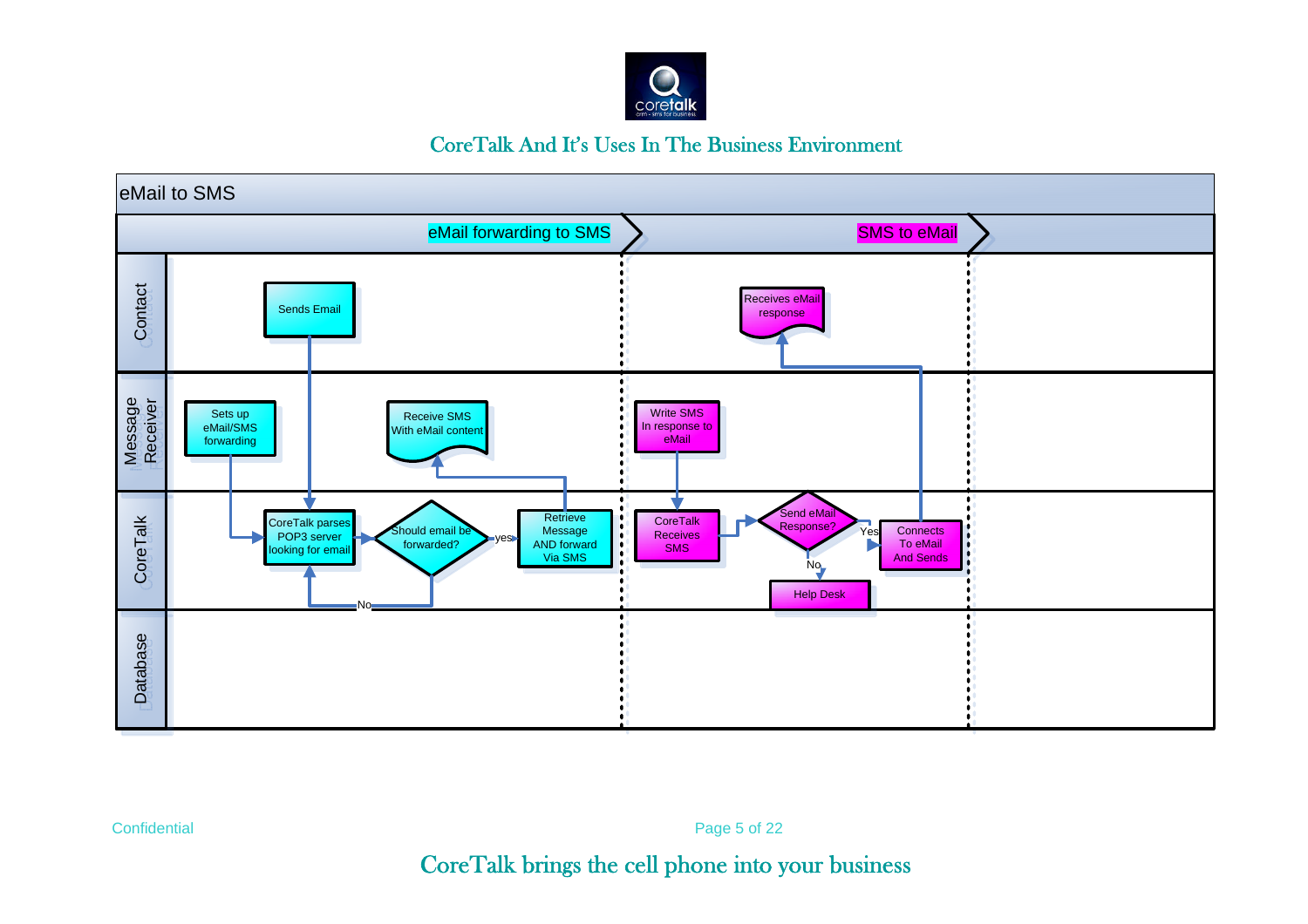

### <span id="page-7-0"></span>**4. Mass & Group Communication**

This function allows for bidirectional communication between Groups of people, which distinguishes it from most mass/group SMS communication tools which are generally outward towards a targeted recipient and used largely for marketing initiatives.

This function allows for personalized messaging to a customer and can integrate to an outside information source such as Excel or a Database.

Groups may be defined as:

- Customers segmented by sex/interest/age etc.
- Company Groups
	- o Sales
	- o Management
	- o Employees
	- o Company Branches etc.

Core Talk's bidirectional communication abilities mean that people can SMS into a business to make appointments, report happenings and requesting actions to be taken.

### <span id="page-7-1"></span>**4.1. Users**

The type of applications where this feature is being used is:

- Security Companies where a group is setup for a locality and anyone SMSing into that group alerts other businesses/persons as to issues.
- Marketing to Clients base where a company profiles its clients in order to market to them**.** *See attached Marketing letter for examples.*

### o *Retailers*

- *To communicate with their client base.*
	- *"Our new stock of Italian Shoes has just arrived"*
	- *"We are having a winter sale 50% of all our winter ware"*
	- *"Mrs Jones, your Diesel Jeans have arrived. Please could you collect them up next when next in town".*
	- *When personalised and linked to a billing file extract – to send messages. "Mrs Jones your account DNS0001 is R560.00 and is outstanding by 30 days. Please make payment this week."* This feature is used extensively by many clients(in SA, Australia, New Zealand and African countries) as they maintain it is the most effective way of collecting outstanding account settlements. They generally report that it has improved money collections by 30-70%.

 Schools/Mines/Construction Industry/Sports Clubs/Police Stations for communicating with nonoffice bond employees. Messages of the type:

- o *Schools*
	- *"Johnny will not be in school today as he is ill."*
	- *"Please collect Johnny from school as he is feeling unwell."*

**Confidential Page 6 of 20**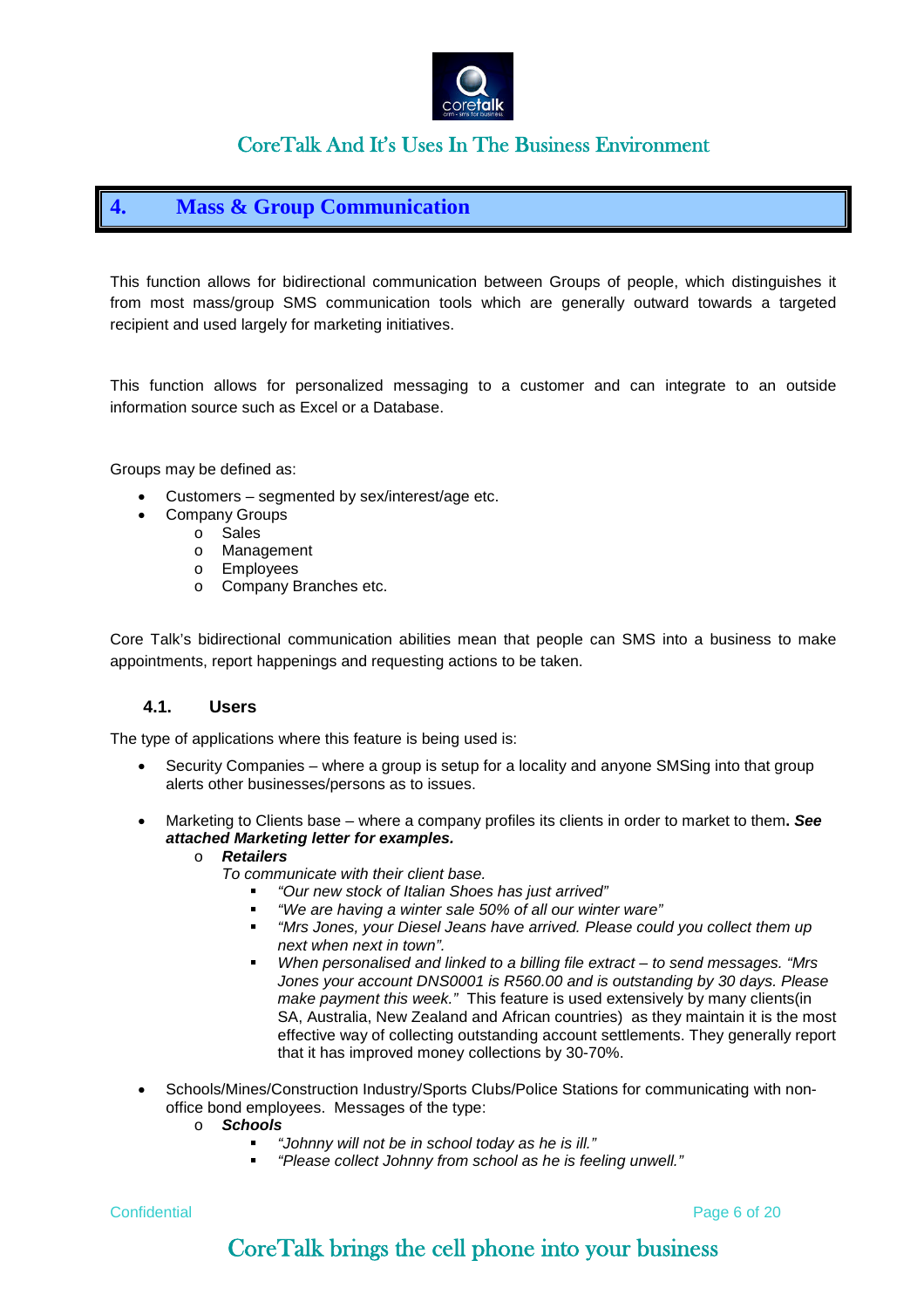

- *To the football team – "The football match has been postponed until ???? and will be played on Field ???"*
- *"Please be advised that school closes at 10:00 on Friday the 12 June for a period of two weeks Please arrange to have your children picked up by 10:30 at the latest."*

#### o *Mines*

- *"Please be advised that we will have a strategy meeting on future development at 17:00 this evening"*
- *"Please supply 20 cu/meters of Concrete to level 4 at 12:00 – Project A432"*
- *"Require 5 ATX casing and 1 new diamond bit at hole A56"*

#### o *Construction Industry*

- *"Require a front-end-loader at site A at 15:00 as we will be receiving a load of concrete then - URGENT"*
- *"Please send 5 additional labourers to assist with roadwork's"*
- *"Require 5 bags cement and 2 Cu/Meters River sand at corner Jose Rd/Weltevreden"*
- *"Make appointment for John Daws of Structural Consulting Services to visit bridge site and give us a structural certificate on Thursday at 12:00"*

*Most of this communication is between field – "operational" – personnel and site office asking for certain things to be done. The fact that the message is recorded and date stamped removes any contentiousness ("I did", "you didn't tell me"). It also save costs and time as it does not require a telephone call and possibly waiting to get hold of a person.*

### o *Police Stations*

- *Notifications of Crimes*
- *Witnessing of accidents etc.*
- *Drug sales reporting – especially from School kids who feel that this means of communication is both inconspicuous and relatively anonymous. It does not involve them divulging their names.*
- *Coupling it CoreTalk with Location Based Software enables the police to send a "get Position" request in order to get closer proximity reporting of where problems are.*

*In this environment CoreTalk is taking a load off the Call Centre where one can wait for ages for a call to be answered. CoreTalk receives a message, free of intervention by a person. This is logged in the Help Desk with time and message. The result is "much more accountability at police stations".*

*Here in SA we have just integrated CoreTalk with a LBA (Location Based Application) which the police can then interrogate an SMS to locate the proximity that the message was sent from.*

#### o *Sports Clubs*

*Used to communicate with their members.*

 *Using the remote ability to send messages into the system and then have them bulked out to team members. A coach could send the following types of messages.*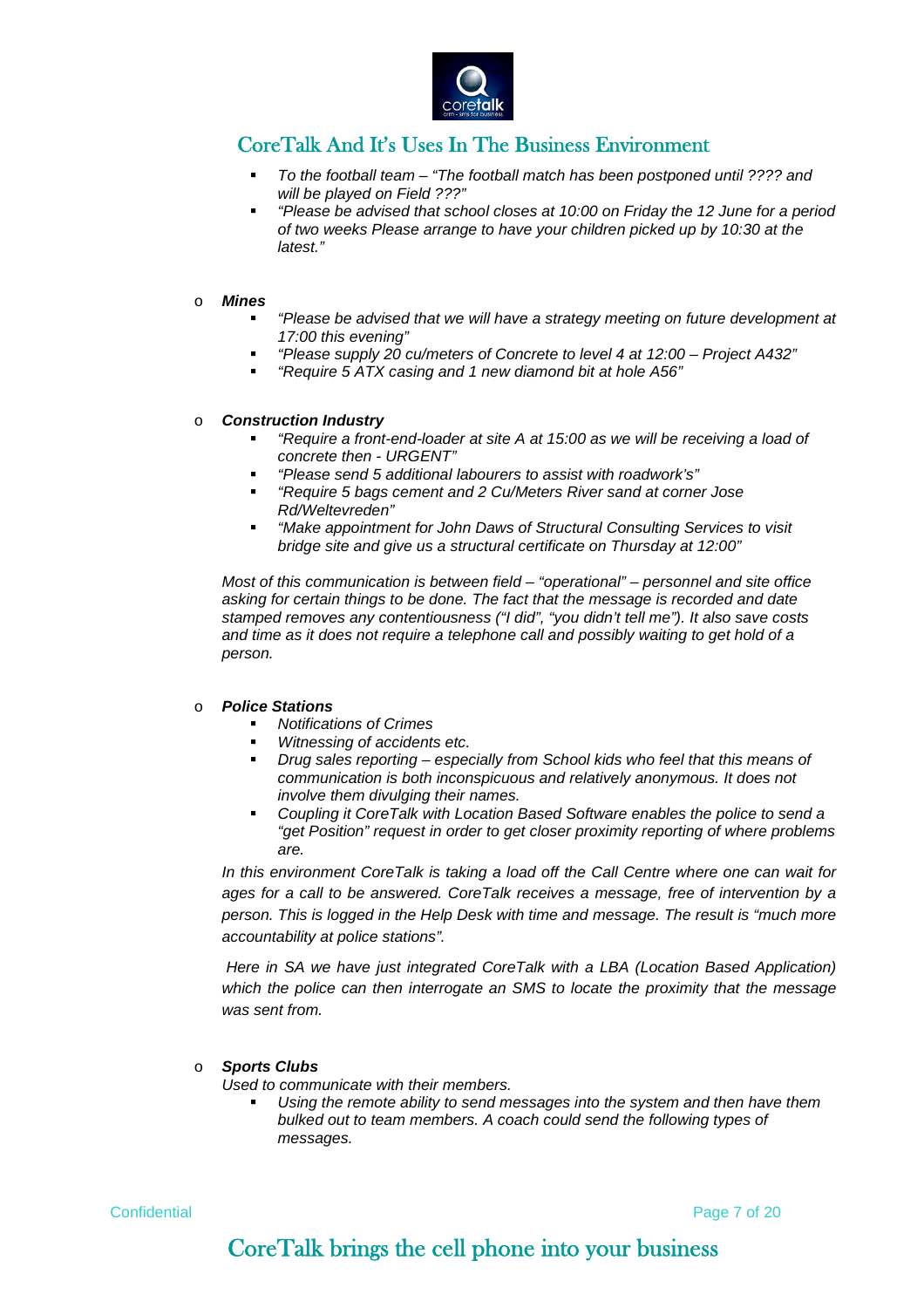

- *"The match between ourselves and Bushbuck Rovers has been postponed until Thursday 24th August and will be played at the Selati Fields at 16:00"*
- *"Training has been rescheduled for 15:00 today as I cannot make 14:30. Same venue"*
- *"A reminder – our annual general meeting is tonight at 19:00 hours. Please attend OR give proxy to a friend as to whom you would like voted as: Chairman, Treasurer etc"*
- *"We will be holding a "jumble sale" on Saturday in order to raise funds. Please bring anything of value that you no longer use as a donation".*

The advantages of using an application such as CoreTalk for this messaging is that it is under the control of the business/club etc and they do not need to subscribe to an external service. They are then able to receive replies to their queries in the Help Desk. The system also facilitates the sending of Group messages from a remote point. The user is assigned "authorisation" and then by sending in a message with the group prefix at the beginning that message will be sent out to everybody in the group.

One of the biggest advantages of messages received in this format is that there is no disputing that the message was received and the time at which it was received, as it is all recorded in the system.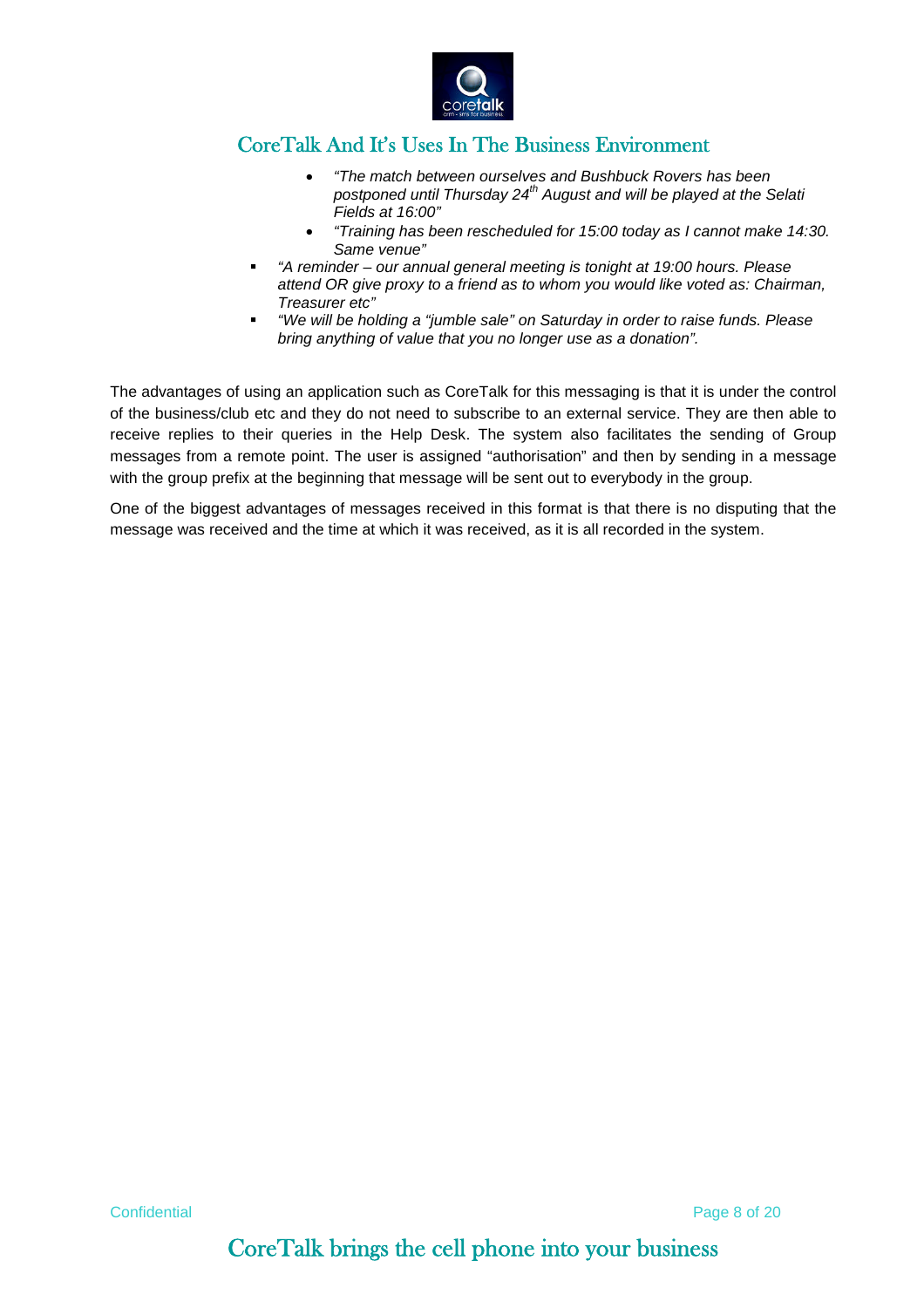

## <span id="page-10-0"></span>**5. Interactive Marketing (SMS Competitions)**

Interactive marketing in its fullest implementation is the traditional SMS marketing that so many marketers are employing nowadays:

*"SMS the word "Nescafe Classic" with the code found in the bottle to enter a competition in which you stand to win an Alfa 159"*

When just the response section is filled out it can be used as a responsive tool.

e.g. SMS the word "direction" to 0824556870 and we will SMS you the directions to our office.

- <span id="page-10-1"></span>**5.1. Users:**
	- o *Retailers*
		- "SMS the word 'Diesel' to 480877" and when you come into our shop you will receive a 30% discount on a pair of Jeans.
			- Response to this message. ""Congratulations you have been registered for a 30% discount on Diesel Jeans if you purchase these within the next 10 days.
		- SMS the words "Edgars are the best then Your Name and ID Number" to 480766 – you will be entered into a draw that features as its prizes. An Armani Suit, Levi Jeans, and Pierre Cardin Jerseys.
			- Response "Congratulations you have been entered for our competition your number is 5672 of 8000. You will be advised via SMS is you are selected as a winner"

### o *Estate Agents*

- "SMS the word "Eden and then Your Name" to 778902 and stand a chance to win a stand at the new Eden Golf Complex in Umhlanga Rocks. We will allocate prizes ever 100,000 entries. Cost of SMS is US\$1.50
	- Response: "Congratulations you have been entered for our competition your number is 5672 of 8000. You will be advised via SMS is you are selected as a winner"

### o *Pubs/Shebeens/Beer Gardens*

- Post validated competitions: The person with the nearest score in the Blackburn Rovers vs Liverpool match will receive a free meal for 2 and a bottle of Champagne. SMS your Score in the following format (FT and then Blackburn Score "space" Liverpool Score to 88077798
- SMS in the word "Specials" to 88077798 to get our Specials menu for tonight.
	- Response: Specials today:
		- Steak & Kidney Pie US\$3.00
		- $\checkmark$  Hungarian Goulash US\$5.00

**Confidential Page 9 of 20**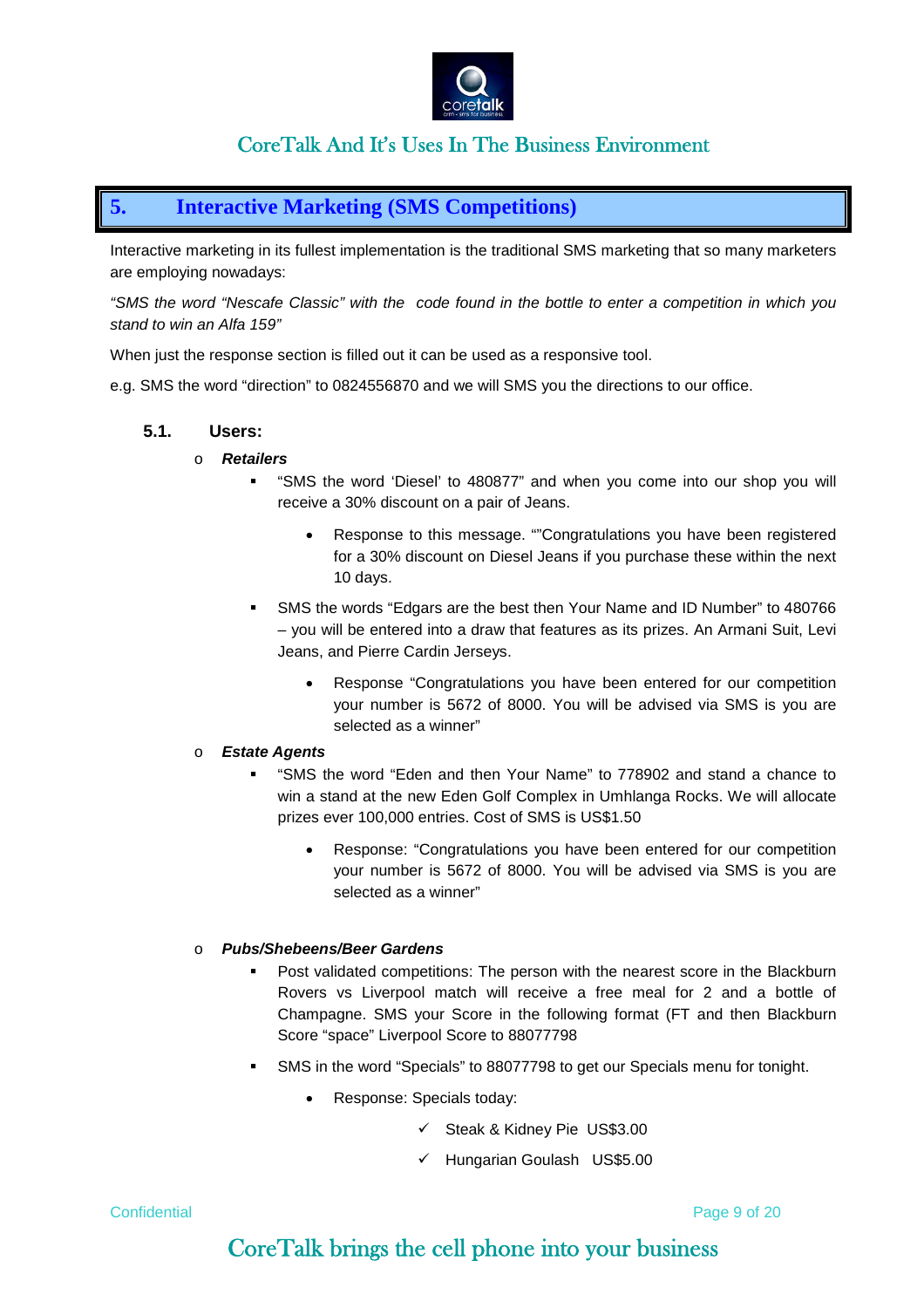

Ox Tail Stew US\$7.50

 SMS the word " "Enter" ,your Name and The Team name" to 88077798 to get an entry to our "Push the bed whilst consuming a crate of beers competition" on the 23<sup>rd</sup> March. Teams comprised of 6 people. All funds go to our charities.

Confidential Page 10 of 20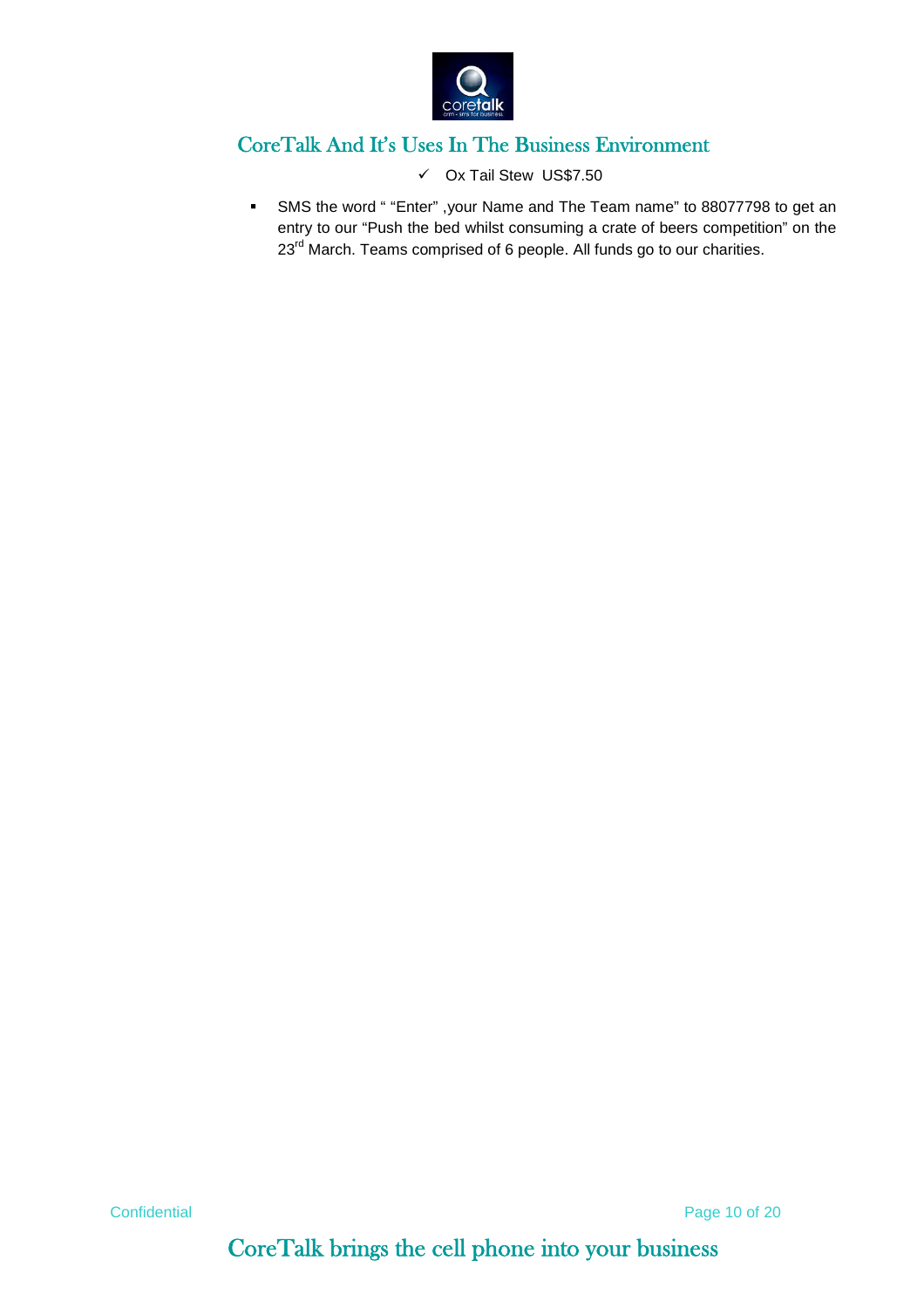

## <span id="page-12-0"></span>**6. Database Integration**

CoreTalk facilitates both "push" and "pull" database integration abilities.

### <span id="page-12-1"></span>**6.1. "Push" Database Integration**

"Push" database activity refers to when a database is parsed for a change and when this change is picked up an SMS message is sent to User/s or Customer/s. Examples of this are wide spread. Typical examples are customers are notified automatically when the Currency Exchange Rate Changes, or you are notified automatically when a deposit is made to your bank account.

### <span id="page-12-2"></span>**6.1.1. Users**

The following are examples of operations where CoreTalk is used:

- o *Financial Advisers/Banks*
	- Offer a Premium rated SMS service to their clients where, when the exchange rate changes they are SMS'd with the new exchange rate/s.
	- Offer a Premium rated service that when here is a significant share movement in certain equity stock you are SMS'd to notify you of this.
	- Offer a Premium rated service that when here is significant index you are SMS'd to notify you of this.
	- An SMS is sent to you when there is transactional movement against your bank account. E.g. A Message is sent to you when either a deposit or withdrawal is made against your account. A nice feature of CoreTalk is that you are immediately able to communicate with the Help desk by sending an SMS into the system.

#### o **Wholesalers/Retailers**

 To advise buyers etc when Stock levels are low. The system monitors the Stock File and when the Stock level reaches "repurchase level" it will send a message to the management advising them that this has happened.

### o **Assurance/Insurance Companies**

 The system monitors vehicle insurance and when this is unpaid a message is sent to the vehicle owner saying "Are you aware you that your vehicle is no longer insured? Please make payment now in order to rectify this"

### o **Medical Systems**

- Integrated with the doctors billing system to:
	- Welcome New Customers as they are taken on. A SMS is sent to the customer. "Welcome to the practise of Dr Lewis. We trust we will have a long relationship"
	- To advise patients when their appointment is due.

**Confidential Confidential Confidential Confidential Confidential Confidential Confidential Confidential Confidential Confidential Confidential Confidential Confidential Confidential Confidential Confidential Confidential**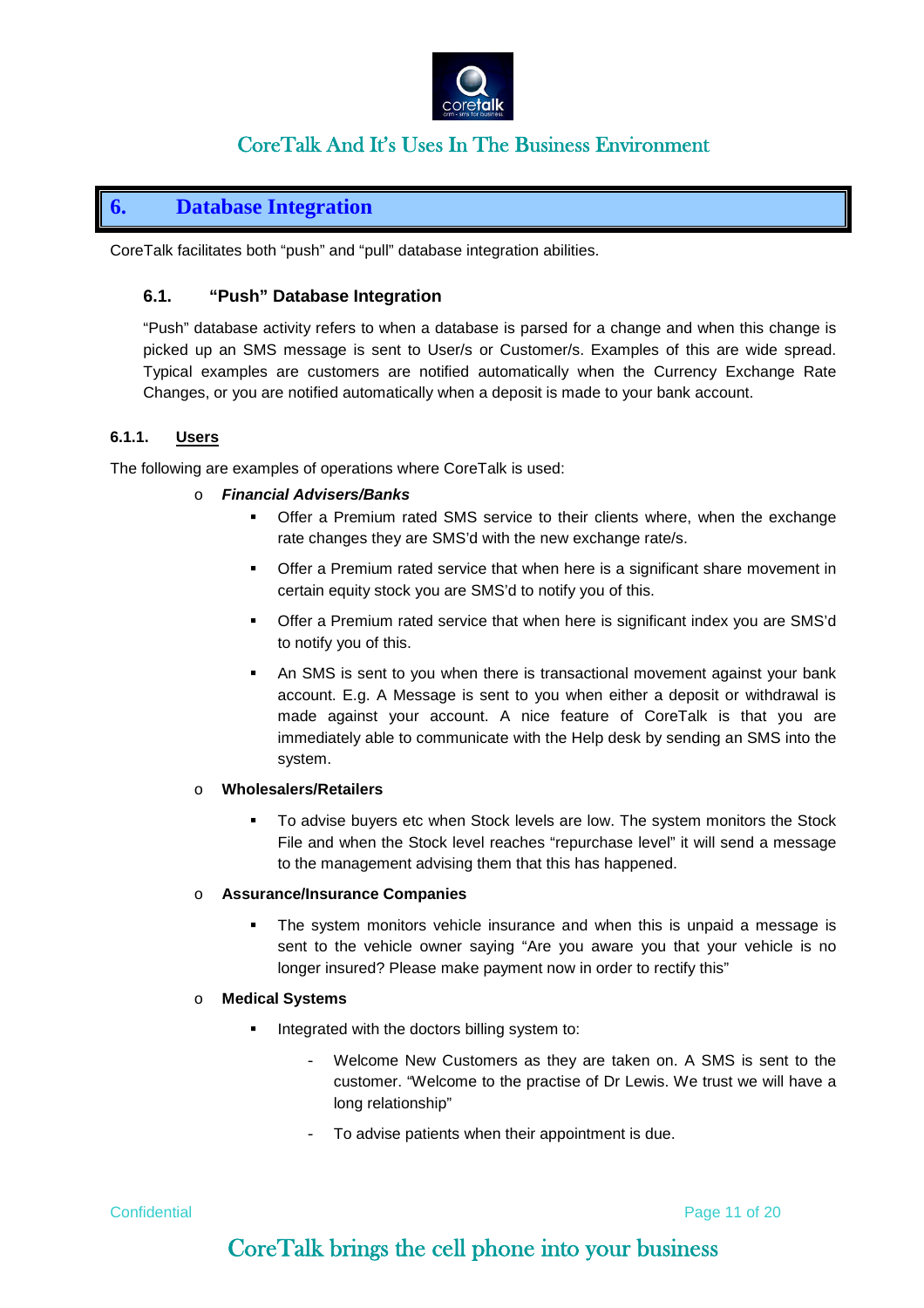

### o **Libraries**

 CoreTalk is integrated with book loan database and is used to sms library subscribers when the books are due back. Will then advise them on a weekly basis of outstanding books.

### <span id="page-13-0"></span>**6.2. "Pull" Database Integration**

Pull Database integration is when you request information from a database OR update a database by sending in a structured message to the system. CoreTalk is connected to the database and passes an instruction to either extract the required information or create/update apiece of information. The system is integrated with many different databases. This enables cell phone users to extract valuable information from databases via CoreTalk.

### <span id="page-13-1"></span>**6.2.1. Users**

The following are examples or where this functionality is used:

### o **Wholesalers/Retailers**

- Travelling Salesman interrogate the "stock" databases:
	- to find out whether stock is available, and
	- then to place orders against such stock on behalf of a customer.
- Customer is able to interrogate their account with a retailer to find out account balance, payments made etc. E.g. Abbreviated Account statements

To achieve this CoreTalk is integrated with the third party "stock" databases.

### o **Assurance**

- Assurance Sales person is able to request client portfolio values via his cell phone. A structured "request" message is sent into CoreTalk and then CoreTalk will extract the information from third party database and SMS it back to the sales persons cell phone.
- Assurance Customer using their cell phone is able to check their own Insurance Policy values using a structured code that is sent to CoreTalk, which then connects to a third party database to extract the information.

### o **Financial Institutions**

- Investment Clients are able to request investment portfolio returns via their cell phones and using CoreTalk to connect to retrieve this information.
- Clients can update their personal information on the Institutions database using a cell phone to send the relative information to CoreTalk which then updates the third party database/s
- Clients able to interrogate equity prices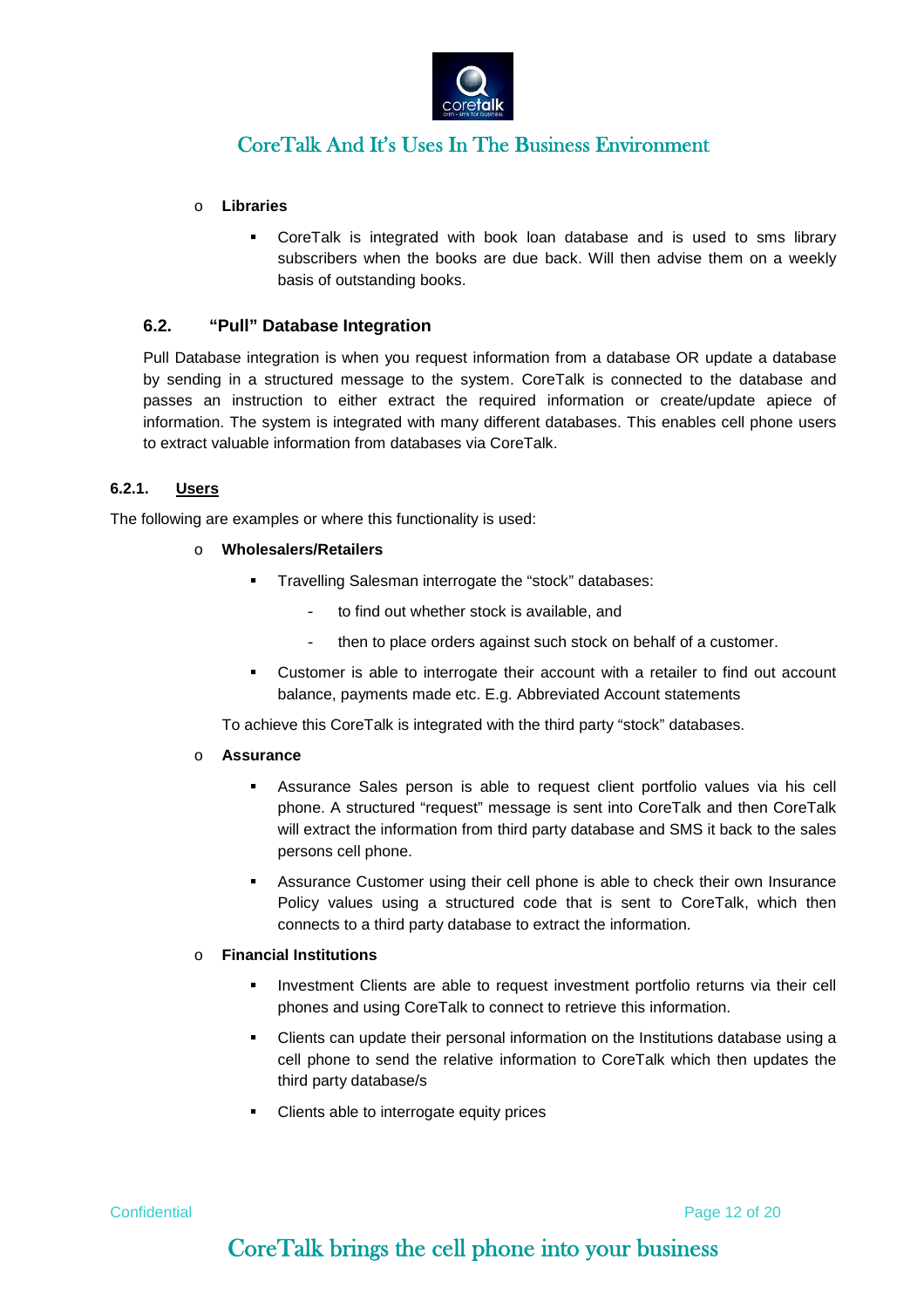

### o **Medical Institutions**

- CoreTalk system is integrated with Medimas Doctors database and Doctors clients are able to SMS into CoreTalk to retrieve account balances.
- **Doctors can SMS an enquiry for a patient in to blood bank database and receive** back recent blood test information.

### o **Event Organisers**

- **Potential Event candidates can register for an event via their cell phones.**
- Candidates can SMS in a request "IBM conference seating B. James" and receive back notification of their seating allocation.

### o **Libraries**

- **EXECT** Library Subscribers are able to reserve books by sending in an SMS with ISDN number so that the book is automatically reserved.
- Are able to search library databases using a "key word" to extract titles for books E.g. The query "BOOK South African Birds" will return with "These are the books we have on South Africa's Birds:
	- Roberts Bird Book.
	- Sasol South African Birds,
	- Newton's Birds of South Africa
	- $-$  etc".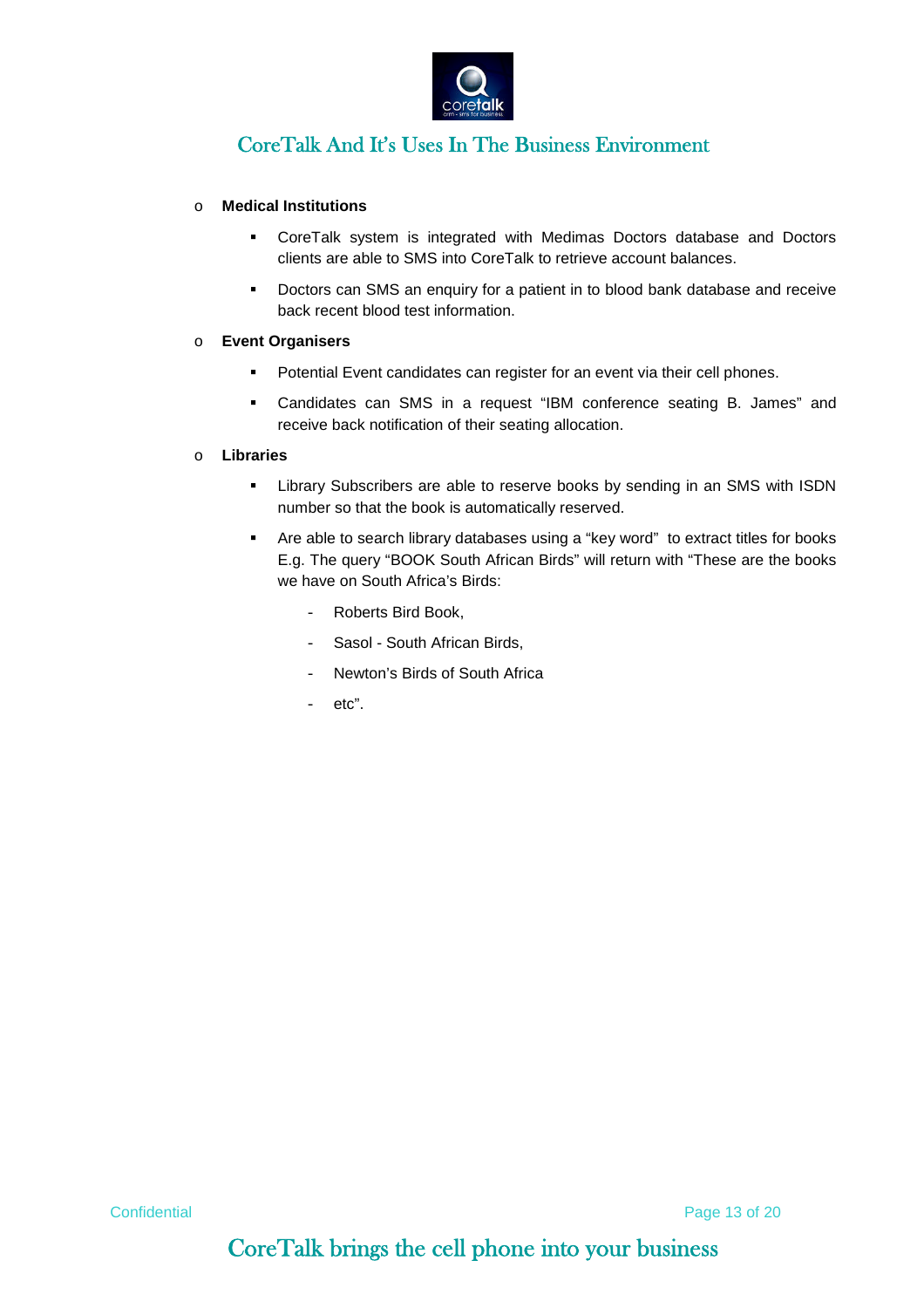



Confidential Page 14 of 20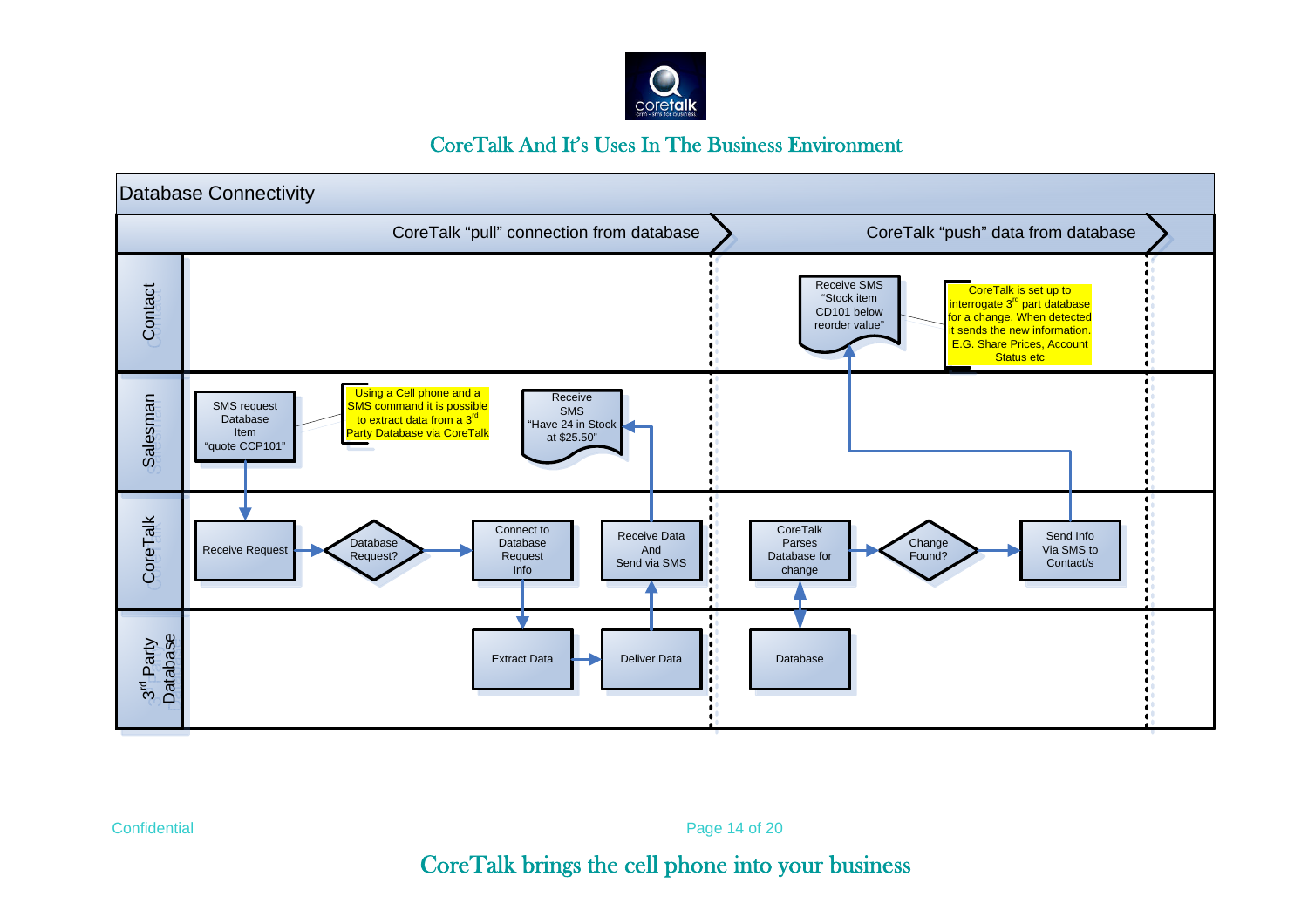

### <span id="page-16-0"></span>**7. Organisational Reports**

Organisational reports provide a linear and financial report back facility. A template is setup and sent out to the various Business branches/ Market research personnel/ HR personal via either a Internet download, eMail or other electronic storage medium. It is downloaded to CoreTalk which is then ready to do evaluations against these reporting structures. Report data can be moved between parties via SMS, eMail or a download.

### <span id="page-16-1"></span>**7.1. Linear/Analytical reports**

I have chosen to describe CoreTalk reporting as linear reporting in that it is of the type:

- a. On a scale of 1-10 "How well did James Royce perform the tasks allocated to him over the past 6 months"
- b. What is James education standard. "High School, Post High School, University etc"
- c. What colour shirt is James most likely to wear to work "White, Light Blue, Light Green, Stripes etc"
- d. How much does James earn per month "1000-3000, 3001 5001, >5001"

This type of reporting is widely used in Market Research, Human Resource Evaluation, Process Administration, Business satisfaction evaluations,

### <span id="page-16-2"></span>**7.1.1. Users**

The following are examples of business that employ this functionality:

### o **Any Company - Marketing Team**

 A sales evaluation template is setup and each salesman has to complete this after a sales call. The result of the sales call is SMS'd to the sales manager immediately after the call. CoreTalk SA use this functionality to evaluate the sales process and it has been of great benefit to them. They are able to accurately assess the potential for a sales call. The functionality is used in this manner by several of our clients.

### o **Market Research Companies**

 CoreTalk, through its reporting interface provides an environment where Market Research field staff can collect "user opinion" and immediately there after send the information back to the collating official for them to work on it. It provides continuous marketing inputs.

#### o **Any Company – Human Resource Management**

 The CoreTalk template can be utilised very effectively for HR evaluations by several companies, both small and large. In a small company the information is

**Confidential Confidential Confidential Confidential Confidential Confidential Confidential Confidential Confidential Confidential Confidential Confidential Confidential Confidential Confidential Confidential Confidential**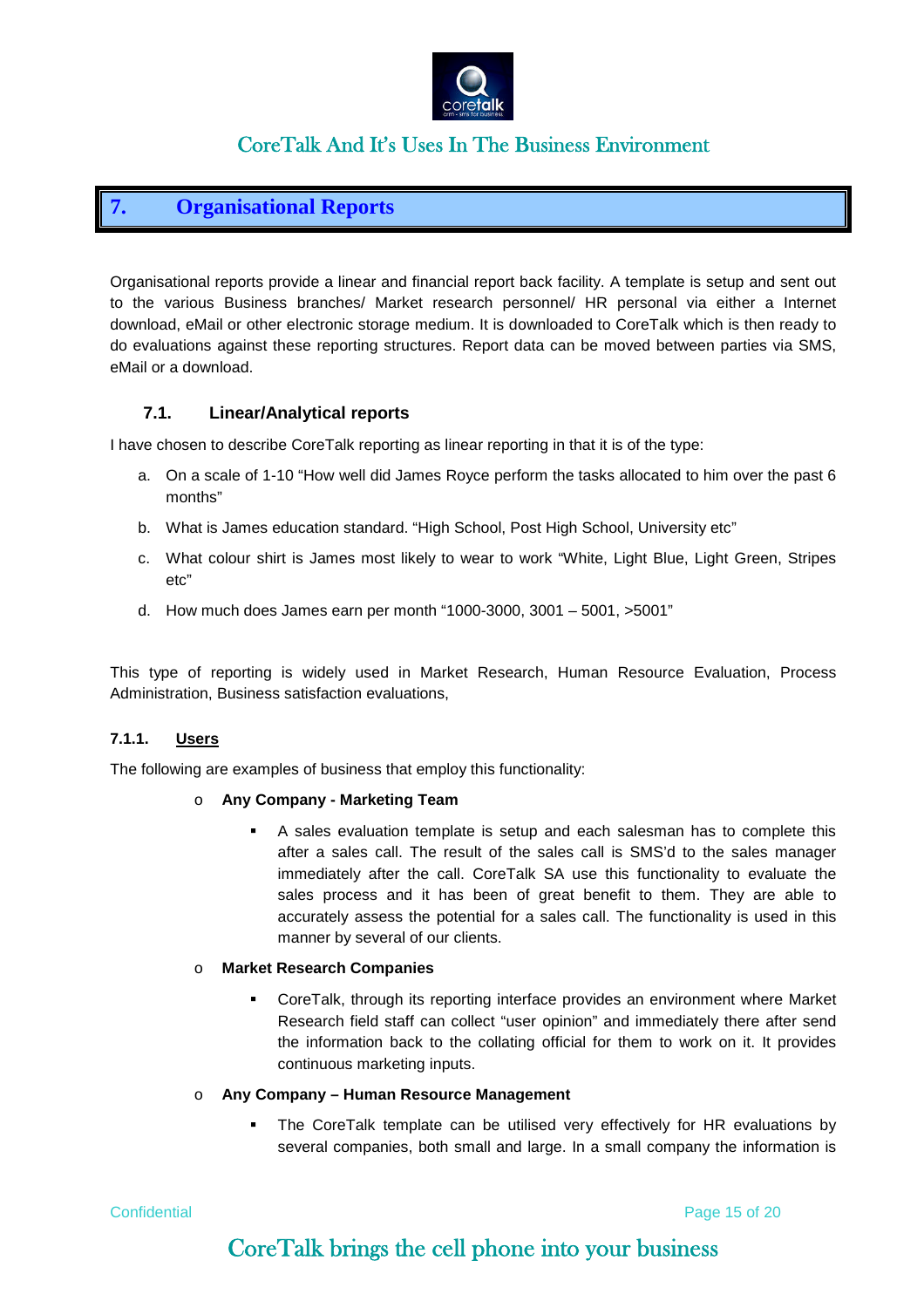

held in house whilst in big companies it is both held at the local level and sent via SMS to the central HR department.

### o **Consulting Companies – Feedback**

 As a consulting company, project feed back is essential. This type of reporting is the basis for that feedback. It is typical of the feed back format used in the implementation of processes such as ISO9001, Sigma6 etc.

### <span id="page-17-0"></span>**7.2. Financial reports**

A template is drawn up with the Financial requirements that need to completed. This is distributed to the concerned parties. On completion the information is sent to a central collation point via SMS or eMail or a download from the central server.

What happens is that the information is sent as a string which is then slotted into the relevant fields, hence SMS being a effective and efficient information carrier.

### **7.2.1. Users**

### <span id="page-17-1"></span>o **Any dispersed business**

 All businesses want/need to have regular feedback on financial information from outlying branches. This information varies from daily turnover, stock sold, stock balances, cash-on-hand to more complete cash flows and other information. Many businesses use this functionality.

### o **Project Management**

 Utilise the reports to keep abreast of Project expenditure, Hours worked and other factors.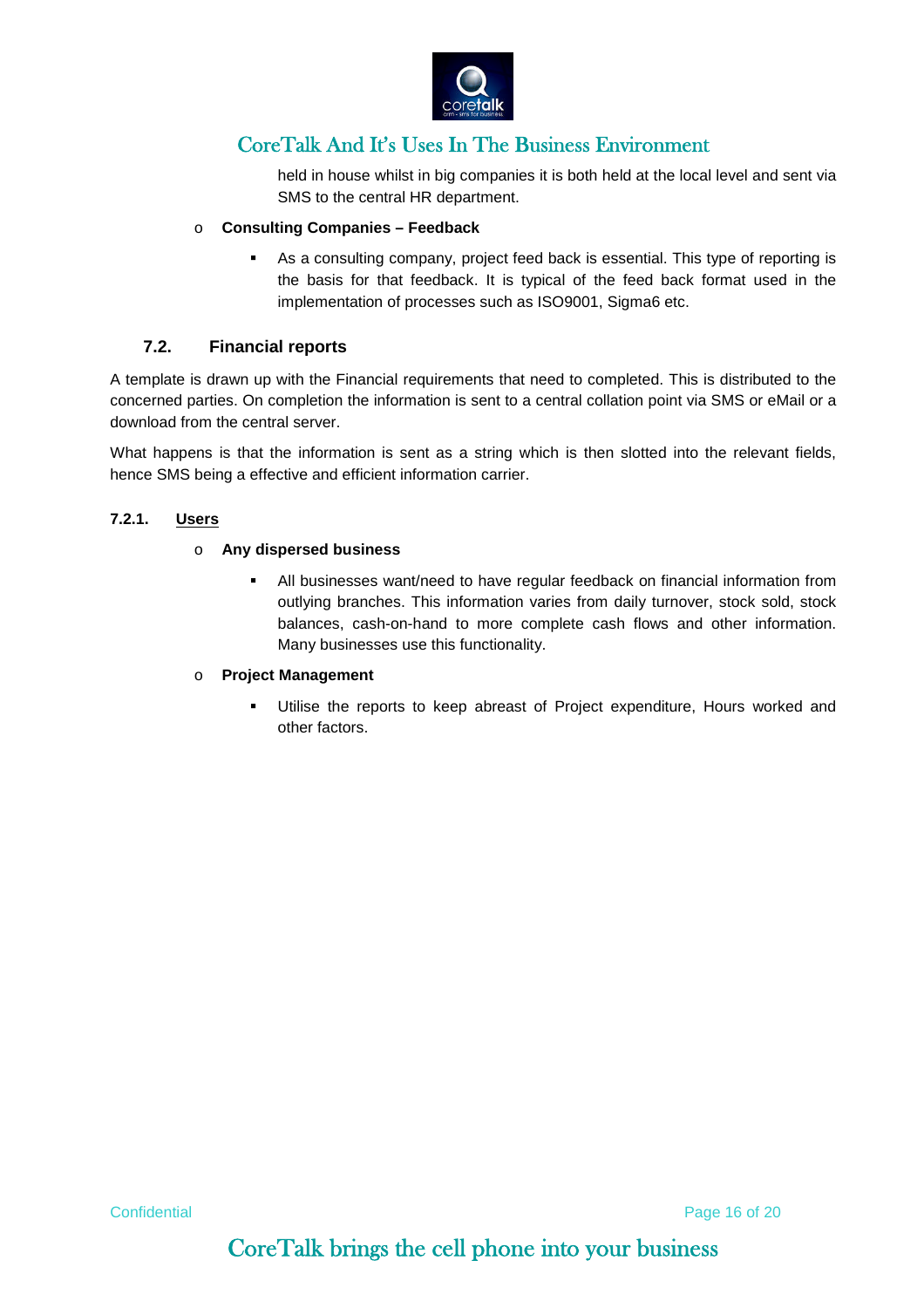



Confidential Page 17 of 20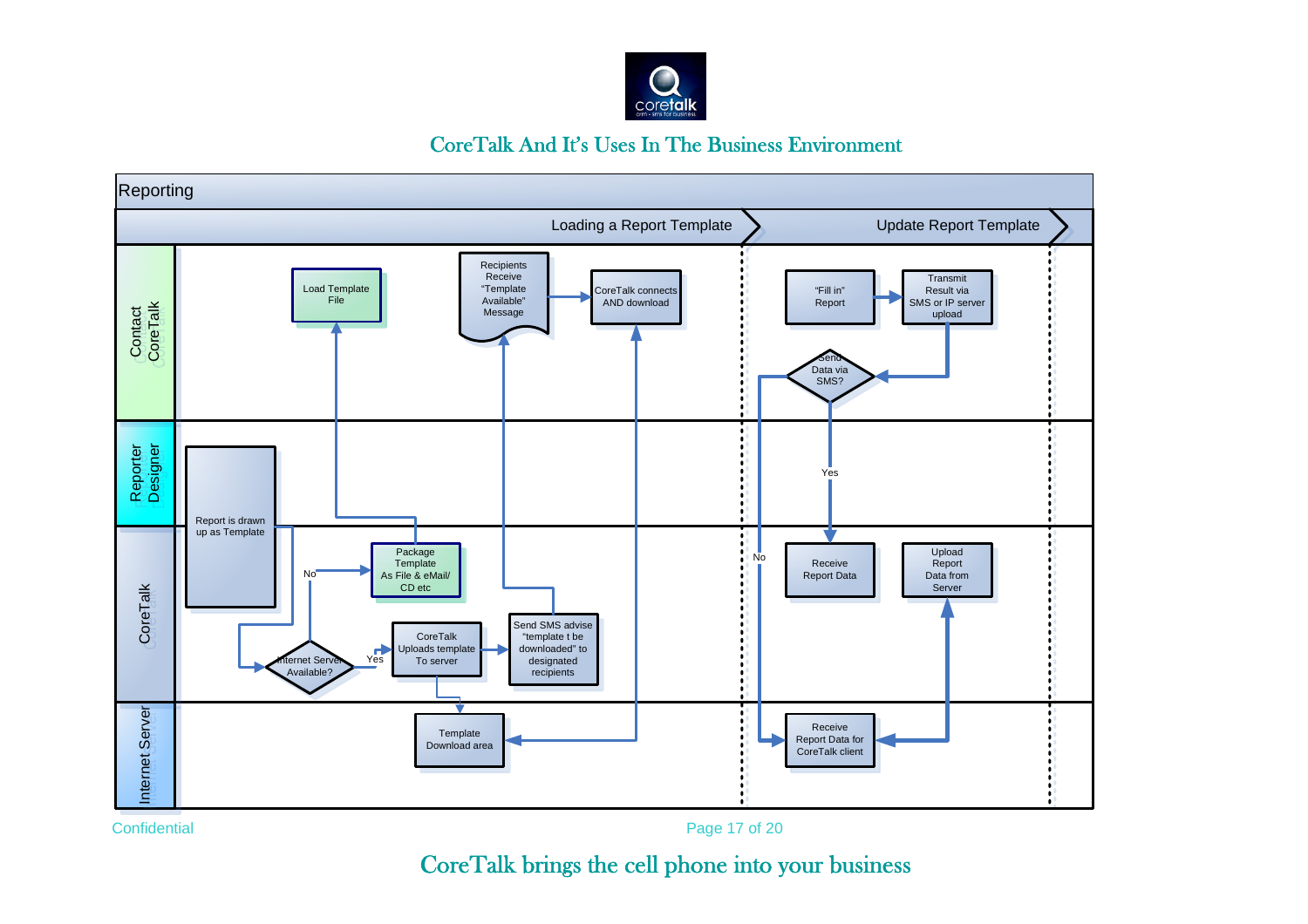

## <span id="page-19-0"></span>**8. Marketing Pages**

### <span id="page-19-1"></span>**8.1. Marketing Page Description**

Marketing Pages are a new and very innovative feature of CoreTalk. Essentially and page is created with a customers products OR whatever it is desired to market. This is an HTML page with an associated SMS trigger/s which is either sent via email or downloaded from a central server to the respective CoreTalks. It is used to advise a customer base of "new" products and then allowing them to place an enquiry by utilising the trigger to send an SMS message to the supplier. CoreTalk can hold many Marketing Pages.

### **8.1.1. Users**

### <span id="page-19-2"></span>o **Hairdressers**

 Providers of Hair Dressing formulations will send a product page with relevant information to all the hair dressers. The hairdresser will then use the marketing page to review products and place orders for new product.

### o **Agriculture**

 Fertiliser and Agricultural chemical businesses are able to market – disperse information – on a regular basis to research stations, Co-ops and individual farmers who are users of CoreTalk. The response system allows the consumer to communicate directly with the associated business.

### o **Estate Agents**

 Are able to display properties for sale, either on the central server which can be linked to a website or directly onto CoreTalk. From either the web or CoreTalk an SMS can be sent to the relative agent with enquiries.

### o **Travel Agents**

 Travel related information can be distributed around the country via eMail, or via a download from the central server. Agents can then place their enquiries utilising SMS.

### o **Police Stations**

 HTML are created with missing/wanted people are created and sent to each Police Station where it will be retained as a constant record. Each "wanted" individual has a trigger which is associated directly with the investigating officer, which allows the individual police stations o communicate directly with the correct personnel.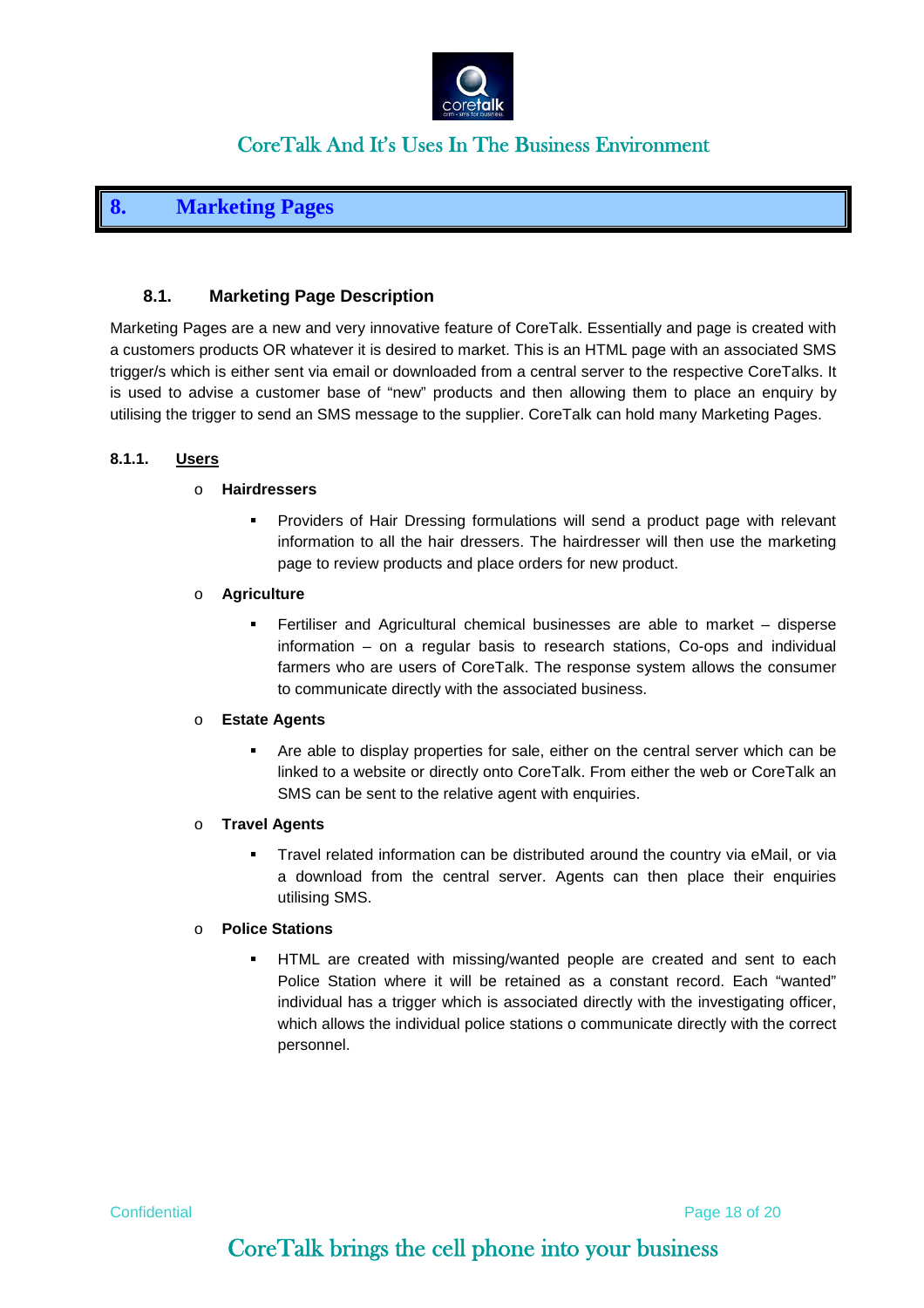